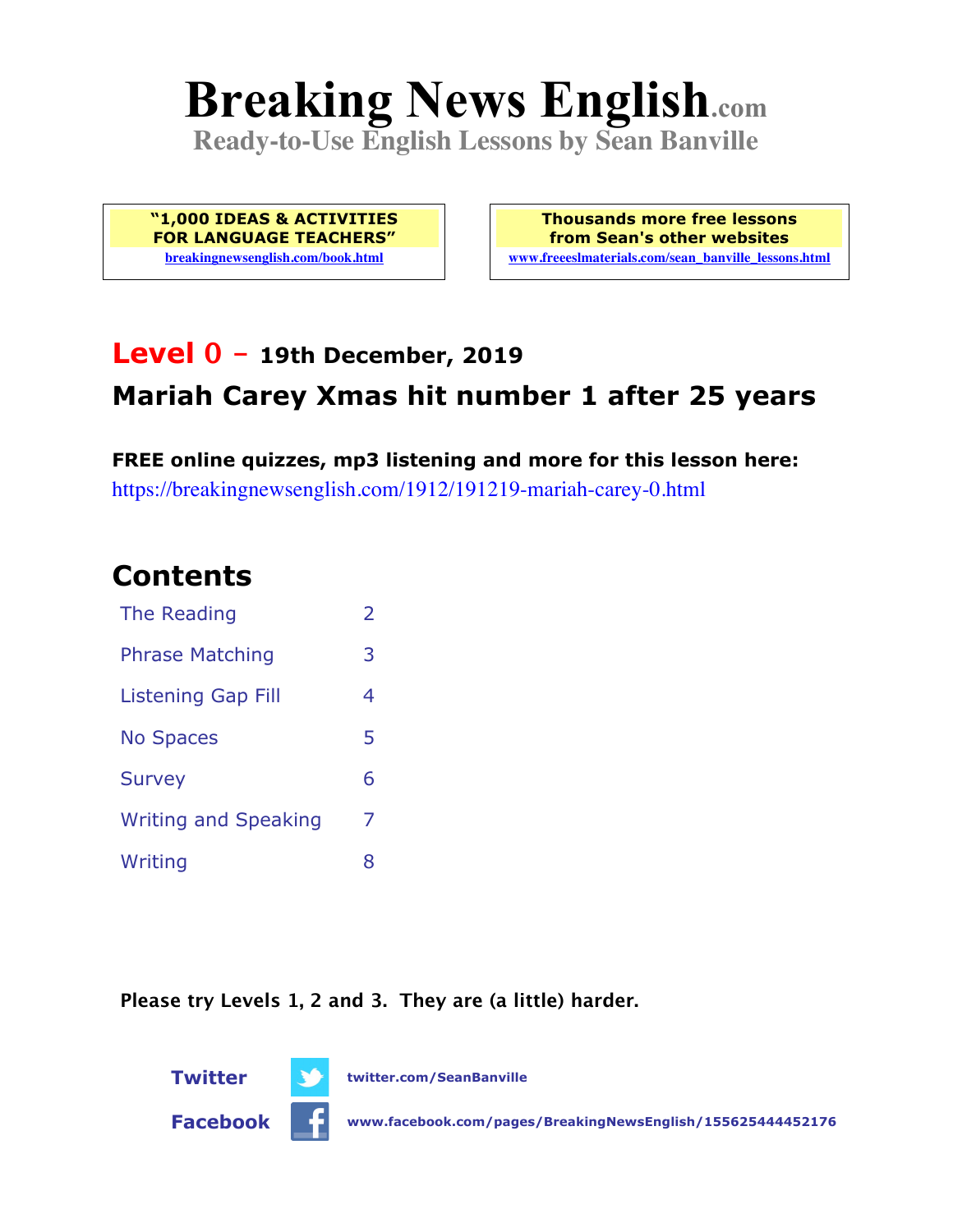#### **THE READING**

From https://breakingnewsenglish.com/1912/191219-mariah-carey-0.html

Mariah Carey is number one in the U.S. with "All I Want For Christmas Is You". This song is 25 years old. In 1994, it was on a record with other songs, so it could not enter the music chart. Rules changed and the song has got near number one many times. Ms Carey is happy to finally get the top spot. She tweeted: "We did it".

Ms Carey is also an actor and businesswoman. She is the solo artist with the most U.S. number ones. She has 19; The Beatles have 20. Ms Carey can sing in five octaves. "All I Want For Christmas Is You" is very popular at parties and gettogethers. Wikipedia said: "It is the most played holiday song in modern history."

Sources: https://www.**nme.com**/news/music/mariah-careys-all-i-want-for-christmas-is-you-is-finally-usnumber-one-after-25-years-2588214 https://en.**wikipedia.org**/wiki/All\_I\_Want\_for\_Christmas\_Is\_You https://www.**bbc.com**/news/world-us-canada-50818039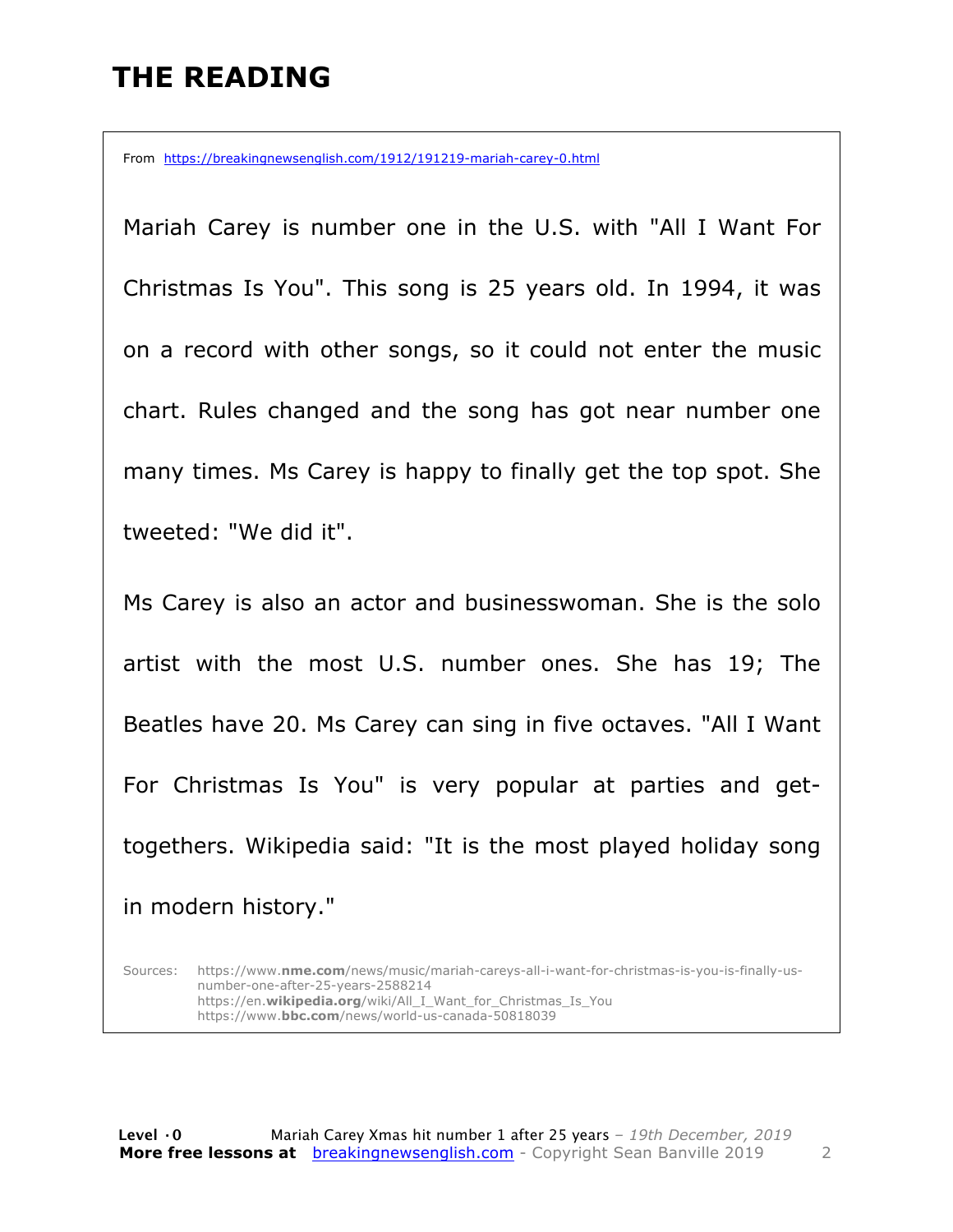# **PHRASE MATCHING**

From https://breakingnewsenglish.com/1912/191219-mariah-carey-0.html

#### **PARAGRAPH ONE:**

| 1. number one            |    | a. get the top spot |
|--------------------------|----|---------------------|
| 2. This song is 25       |    | b. other songs      |
| 3. on a record with      |    | c. chart            |
| 4. it could not          |    | d. years old        |
| 5. music                 |    | e. number one       |
| 6. Rules                 | f. | enter               |
| 7. the song has got near |    | g. changed          |
| 8. happy to finally      |    | h. in the U.S.      |

#### **PARAGRAPH TWO:**

| 1. an actor and         |    | a. holiday song  |
|-------------------------|----|------------------|
| 2. solo                 |    | b. ones          |
| 3. the most U.S. number |    | c. history       |
| 4. Ms Carey can sing in |    | d. artist        |
| 5. very                 |    | e. togethers     |
| 6. at parties and get-  | f. | five octaves     |
| 7. the most played      |    | g. businesswoman |
| 8. modern               |    | h. popular       |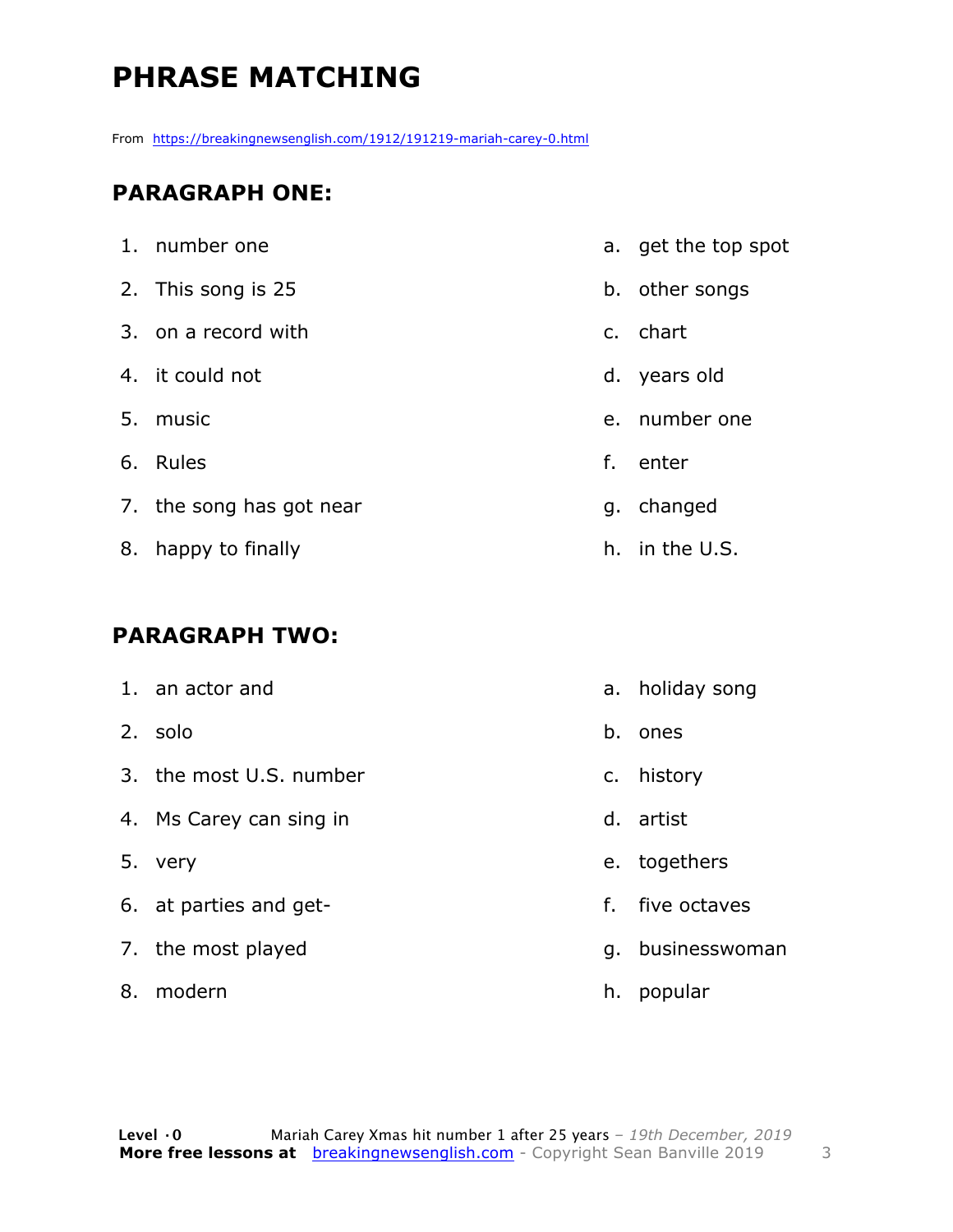# **LISTEN AND FILL IN THE GAPS**

From https://breakingnewsenglish.com/1912/191219-mariah-carey-0.html

Mariah Carey  $(1)$   $\qquad \qquad$  in the U.S. with "All I Want For Christmas Is You". (2) \_\_\_\_\_\_\_\_\_\_\_\_\_\_\_\_\_\_\_ 25 years old. In 1994, it was (3) \_\_\_\_\_\_\_\_\_\_\_\_\_\_\_\_\_\_\_\_\_\_\_\_\_ with other songs, so it (4) \_\_\_\_\_\_\_\_\_\_\_\_\_\_\_\_\_\_\_\_\_\_\_\_\_\_\_\_\_ the music chart. Rules changed and the song (5) \_\_\_\_\_\_\_\_\_\_\_\_\_\_\_\_\_\_\_ number one many times. Ms Carey is happy to finally get  $(6)$  \_\_\_\_\_\_\_\_\_\_\_\_\_\_\_\_\_\_\_\_\_\_. She tweeted: "We did it". Ms Carey is (7) \_\_\_\_\_\_\_\_\_\_\_\_\_\_\_\_\_\_\_\_\_\_\_\_\_ and businesswoman. She is the (8) \_\_\_\_\_\_\_\_\_\_\_\_\_\_\_\_\_\_\_\_\_\_\_\_\_\_\_\_the most U.S. number ones. She has 19; The Beatles have 20. Ms Carey (9) \_\_\_\_\_\_\_\_\_\_\_\_\_\_\_\_\_\_ five octaves. "All I Want For Christmas Is You" (10) \_\_\_\_\_\_\_\_\_\_\_\_\_\_\_\_\_\_\_ at parties and get-togethers. Wikipedia said: "It is  $(11)$  \_\_\_\_\_\_\_\_\_\_\_\_\_\_\_\_\_\_\_\_\_\_\_\_ holiday song (12) \_\_\_\_\_\_\_\_\_\_\_\_\_\_\_\_\_\_\_."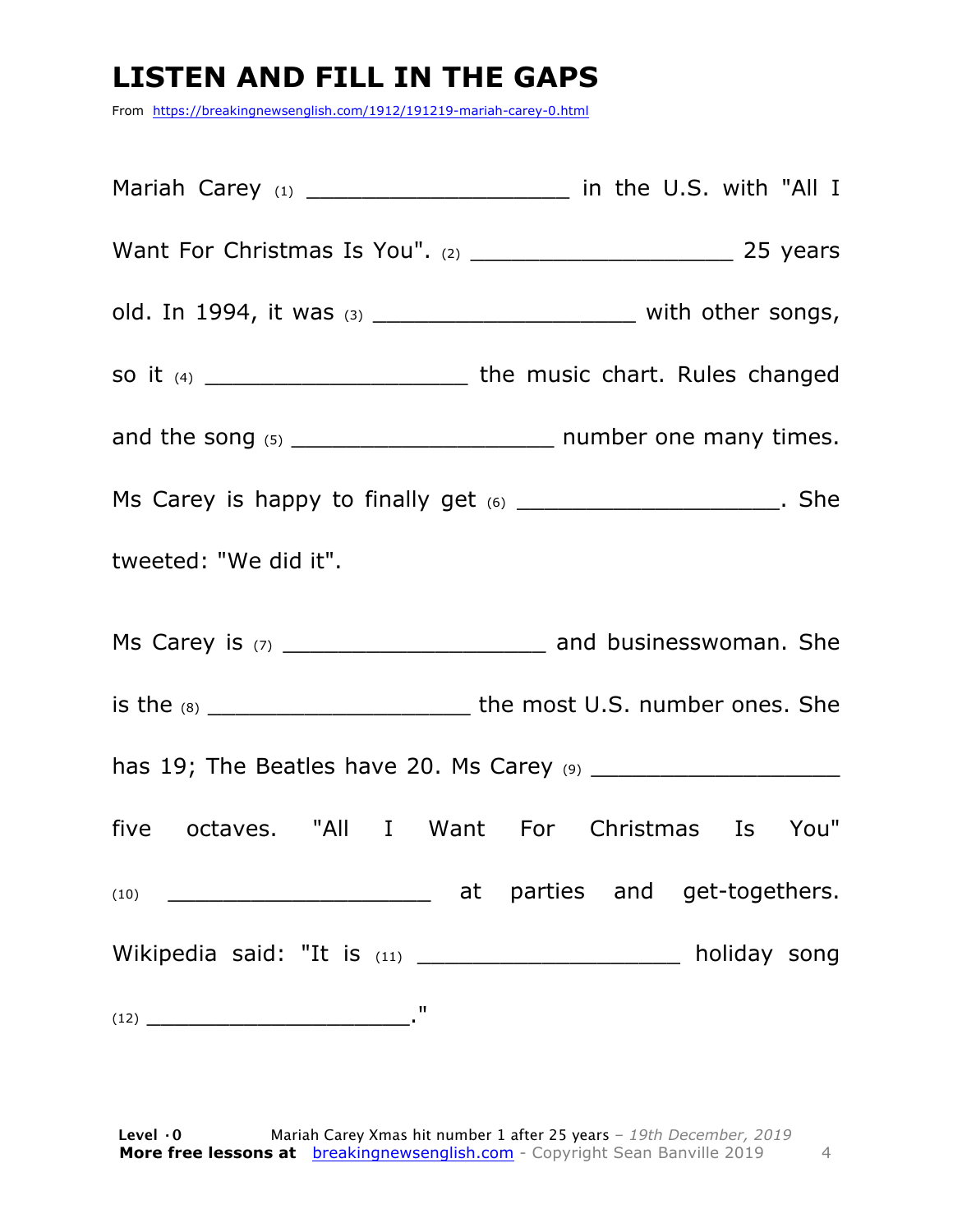# PUT A SLASH ( / ) WHERE THE SPACES ARE

From https://breakingnewsenglish.com/1912/191219-mariah-carey-0.html

MariahCareyisnumberoneintheU.S.with"AllIWantForChristmasIsYo

u".Thissongis25yearsold.In1994,itwasonarecordwithothersongs,so

itcouldnotenterthemusicchart.Ruleschangedandthesonghasgotnea

rnumberonemanytimes.MsCareyishappytofinallygetthetopspot.Sh

etweeted:"Wedidit".MsCareyisalsoanactorandbusinesswoman.Shei

sthesoloartistwiththemostU.S.numberones.Shehas19;TheBeatlesh

ave20.MsCareycansinginfiveoctaves."AllIWantForChristmasIsY

ou"isverypopularatpartiesandget-togethers. Wikipediasaid: "Itisthe

mostplayedholidaysonginmodernhistory."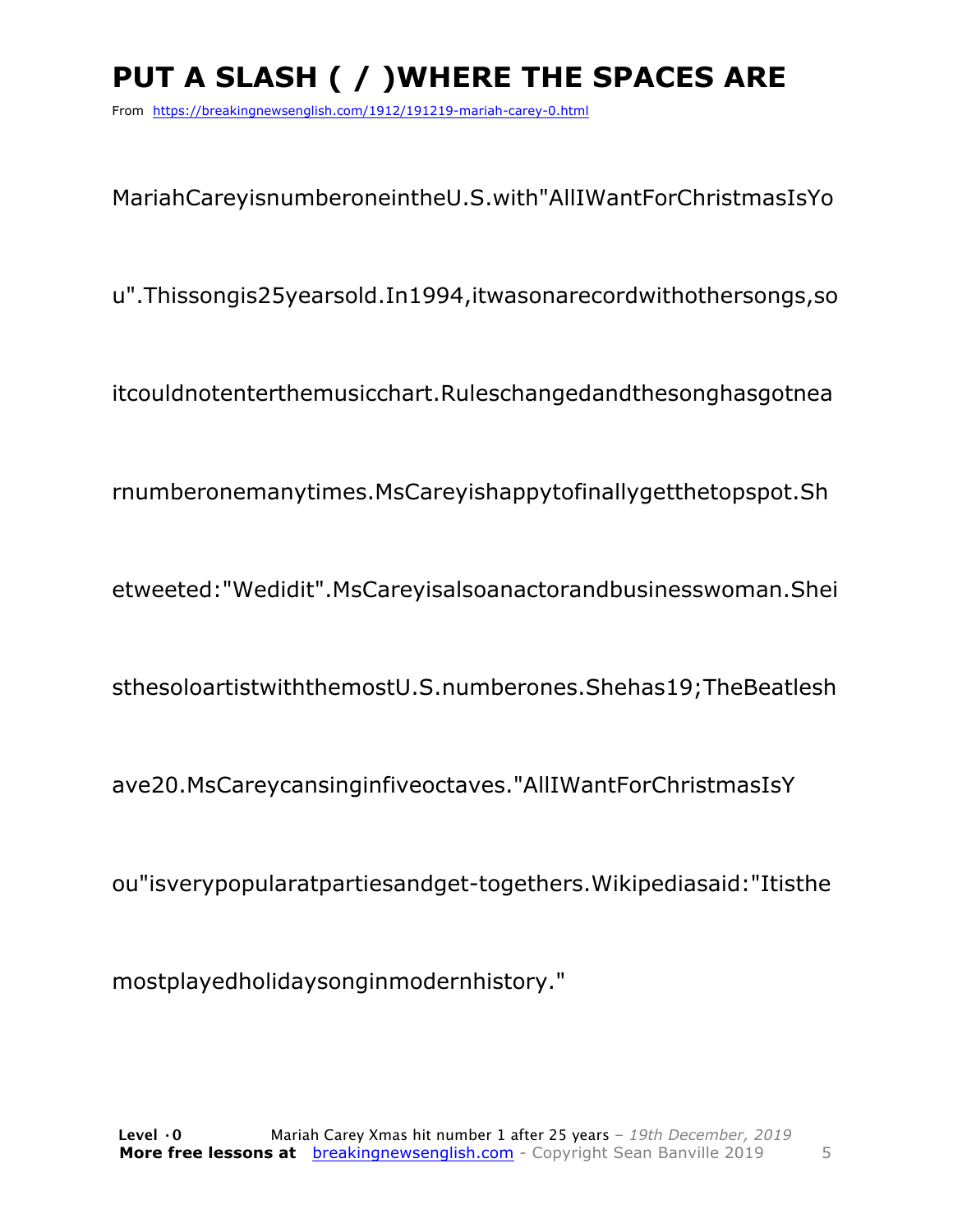# **CHRISTMAS SONGS SURVEY**

From https://breakingnewsenglish.com/1912/191219-mariah-carey-4.html

Write five GOOD questions about Christmas songs in the table. Do this in pairs. Each student must write the questions on his / her own paper. When you have finished, interview other students. Write down their answers.

|      | STUDENT 1 | STUDENT 2 | STUDENT 3 |
|------|-----------|-----------|-----------|
| Q.1. |           |           |           |
| Q.2. |           |           |           |
| Q.3. |           |           |           |
| Q.4. |           |           |           |
| Q.5. |           |           |           |

- Now return to your original partner and share and talk about what you found out. Change partners often.
- Make mini-presentations to other groups on your findings.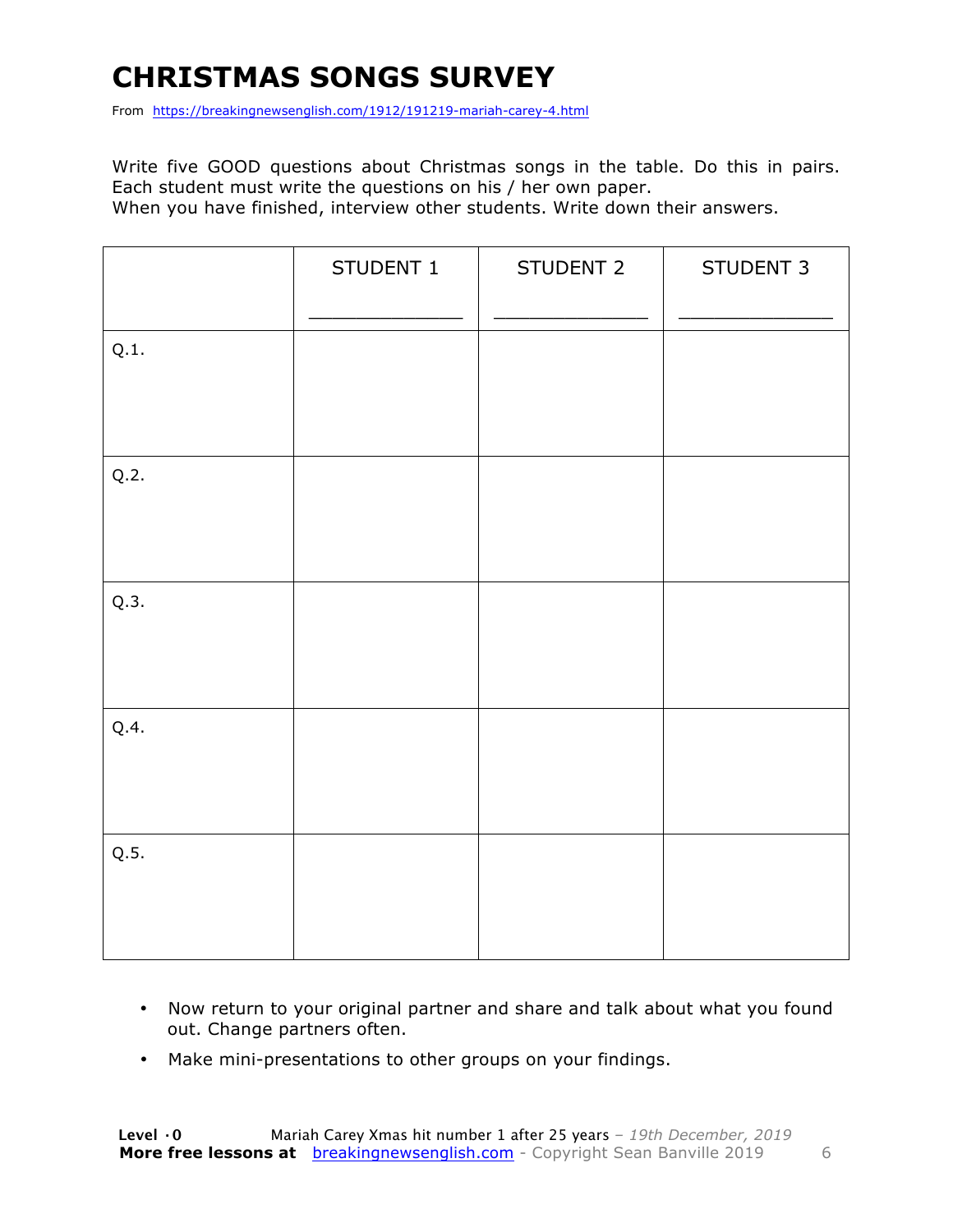#### **WRITE QUESTIONS & ASK YOUR PARTNER(S)**

Student A: Do not show these to your speaking partner(s).

| a) |  |  |
|----|--|--|
| b) |  |  |
| c) |  |  |
| d) |  |  |
| e) |  |  |
| f) |  |  |
|    |  |  |

*Mariah Carey Xmas hit number 1 after 25 years – 19th December, 2019* More free lessons at breakingnewsenglish.com

#### **WRITE QUESTIONS & ASK YOUR PARTNER(S)**

-----------------------------------------------------------------------------

Student B: Do not show these to your speaking partner(s).

| a) |  |  |  |
|----|--|--|--|
| b) |  |  |  |
| c) |  |  |  |
| d) |  |  |  |
| e) |  |  |  |
| f) |  |  |  |
|    |  |  |  |

**Level ·0** Mariah Carey Xmas hit number 1 after 25 years *– 19th December, 2019* **More free lessons at** breakingnewsenglish.com - Copyright Sean Banville 2019 7